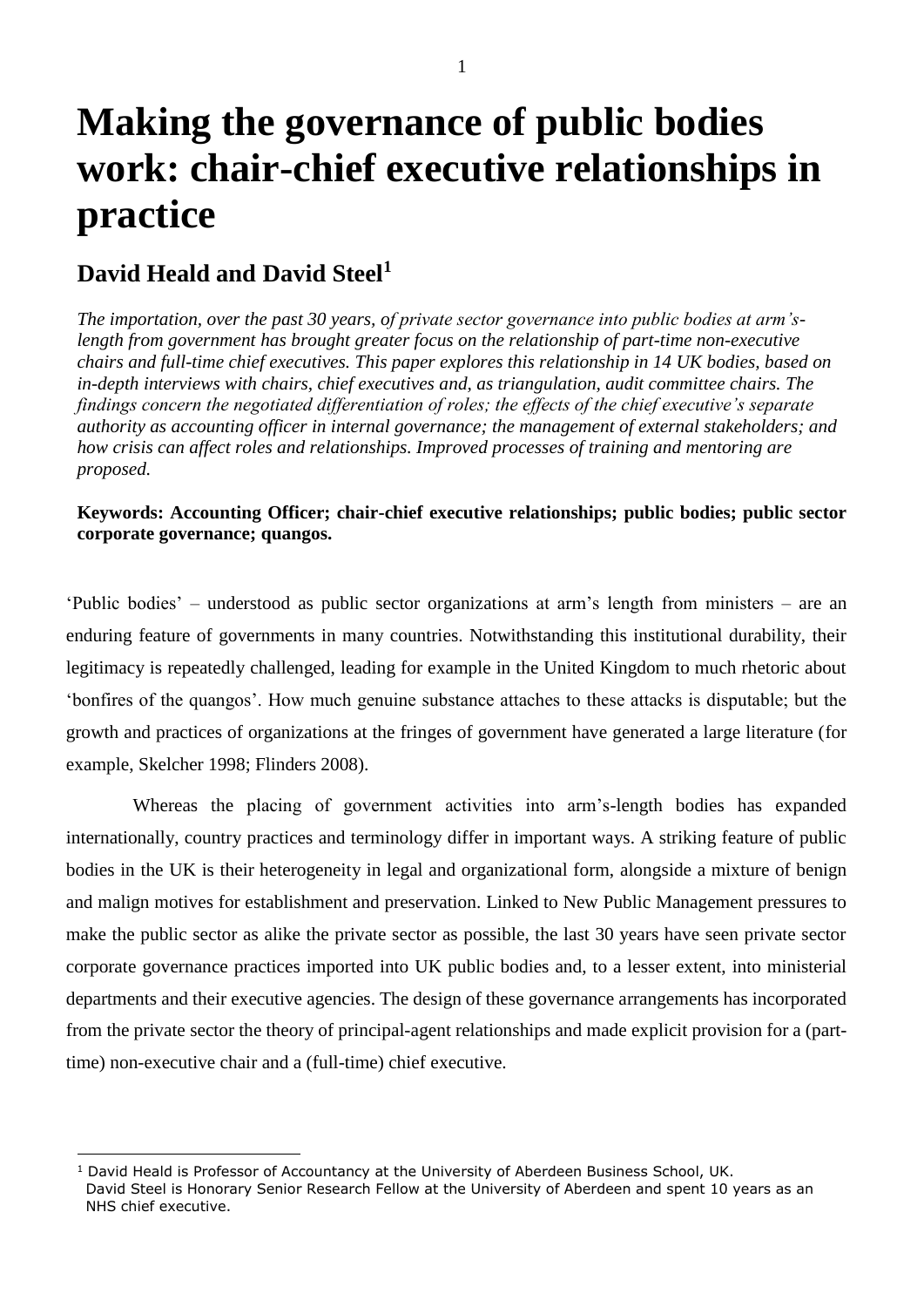The research reported in this paper examines whether the practice of this relationship in nonministerial departments, non-departmental public bodies, public corporations, and companies limited by guarantee is consistent with the principal-agent assumptions that underlie their governance. Specifically it addresses the question of how chairs and chief executives differentiate their roles and the extent to which this depends on personal characteristics and experience rather than the policy context and operational substance of the organization; and whether there is a uniform pattern or whether this is negotiated – explicitly or implicitly – contingent on circumstances and personal characteristics.

The paper is structured in the following way. Section 2 elucidates the principal-agent assumptions that underpin the position of public bodies within the governmental system, showing how that bears upon the respective roles of chair and chief executive and their relationship. Section 3 presents findings from an empirical UK study of chair-chief executive roles and relationships. Section 4 concludes with a discussion of the implications of these findings for policy and practice.

#### **The principal-agent perspective on the governance of public bodies**

The governance arrangements of public bodies are closely modelled on 'best practice' in the private sector, as developed through a series of reports starting with the Cadbury Report (1992). The private sector logic is clear and well-articulated, if a little shaken by governance failures after 2008. Principal-agent theory dominates theorizing: shareholders are the principal and management is the agent; their rational economic interests diverge due to asymmetric information, which generates problems of moral hazard and adverse selection. Management must be induced to behave in the interests of shareholders by means of incentive remuneration systems and board monitoring of executive performance. The presumed objective is to maximize shareholder wealth.

The part-time non-executive chair and non-executive directors form a majority in a unitary board, together with an audit committee chaired by a non-executive director, and are integral parts of the private corporate sector model. If these internal governance mechanisms fail, the company is vulnerable to the market discipline of takeover as part of external governance.

Importing these governance mechanisms into public bodies raises a number of important issues, some obvious, some more subtle (Cornforth 2005).

First, principal-agent theory is a convenient way to conceptualize 'vertical accountability' in the public sector. Principal-agent relationships are in series: public to parliament; parliament to minister; minister to board of the public body; and board to management. Bovens (2005) adds 'horizontal accountability' owed directly by public bodies to 'citizens, interest groups, panels'.

Whereas in the corporate private sector stakeholders other than shareholders are experienced as constraints, the power and legitimacy of non-government stakeholders in relation to public bodies can be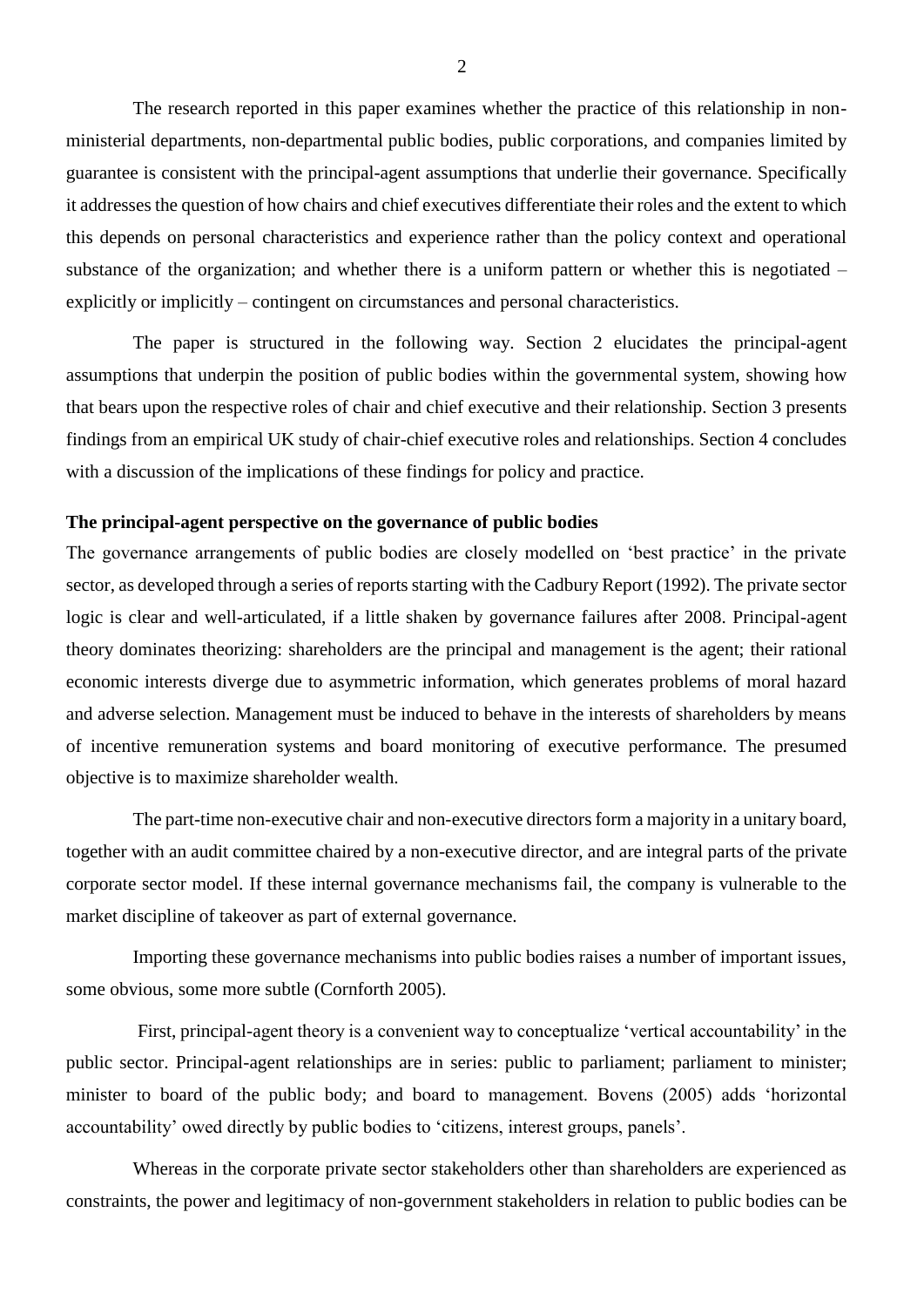highly uncertain. Tirole (1994) and Dixit (1997) characterize democratic government in principal-agent terms, emphasizing that a public organization having multiple principals provides greater room for management to pursue their own objectives. The inevitable result is lower-powered incentives for management (remuneration cannot be highly conditional on performance) and more emphasis on monitoring (as a substitute for incentives and because of wider obligations of accountability). There is a particular issue for public bodies because the corporate board model has spread across the public sector at the same time as the Accounting Officer (AO) line of personal accountability of the chief executive to parliament remains firmly in place (Treasury 2013, Chapter 3). There is a tendency to add further governance mechanisms on top of existing ones, without considering the extent to which they are substitutable or complementary, or whether the governance bundle is coherent (Ward *et al*. 2009).

Second, and accentuating the multiple principals point, public bodies lack the clear and wellspecified objective functions of private sector corporates. Instead of maximizing shareholder wealth, exactly what are their core objectives? These can often be described in the inspirational language of mission statements, yet they lack the operational specificity necessary to determine whether the public body should be judged as successful. What constitutes success is usually contestable, in part because different stakeholders will apply different criteria. Perceived (or proclaimed) success is likely to be claimed by many authors and revealed failure by none (Hood 2011). The formal justifications for establishing public bodies often include expectations of greater operational efficiency and of 'independence' that insulates decision-making from political intervention. How secure that depoliticization is can be uncertain. Such a context provides ample opportunity for blame-avoidance and blame-shifting tactics, not only by chairs and chief executives but also by ministers in sponsor departments whose terms of office are often short and unconnected to the business planning cycle of public bodies.

Third, in democratic regimes, the leverage derived from hierarchical power and funding relationships is rarely enough: public bodies have pressing needs for legitimacy. Placed outside the direct line of ministerial accountability to parliament, public bodies are often perceived to have accountability deficits; mechanisms of horizontal accountability (such as audit and inspection agencies and engagement with stakeholders) might compensate for deficits in vertical accountability (Schillemans 2011). As the external face of public bodies, chairs and chief executives are implicated in the process of constructing legitimacy.

Being public bodies in need of non-market legitimation, the political context changes recruitment to these roles. The representativeness (on various dimensions) of board members may figure prominently, the lack of which facilitates media and political attacks, including those motivated by other issues. This provides a counter-criterion to that of sectoral expertise and managerial experience/skills. Moreover, ministers (as principals) may wish to use the power of chair and non-executive appointments as a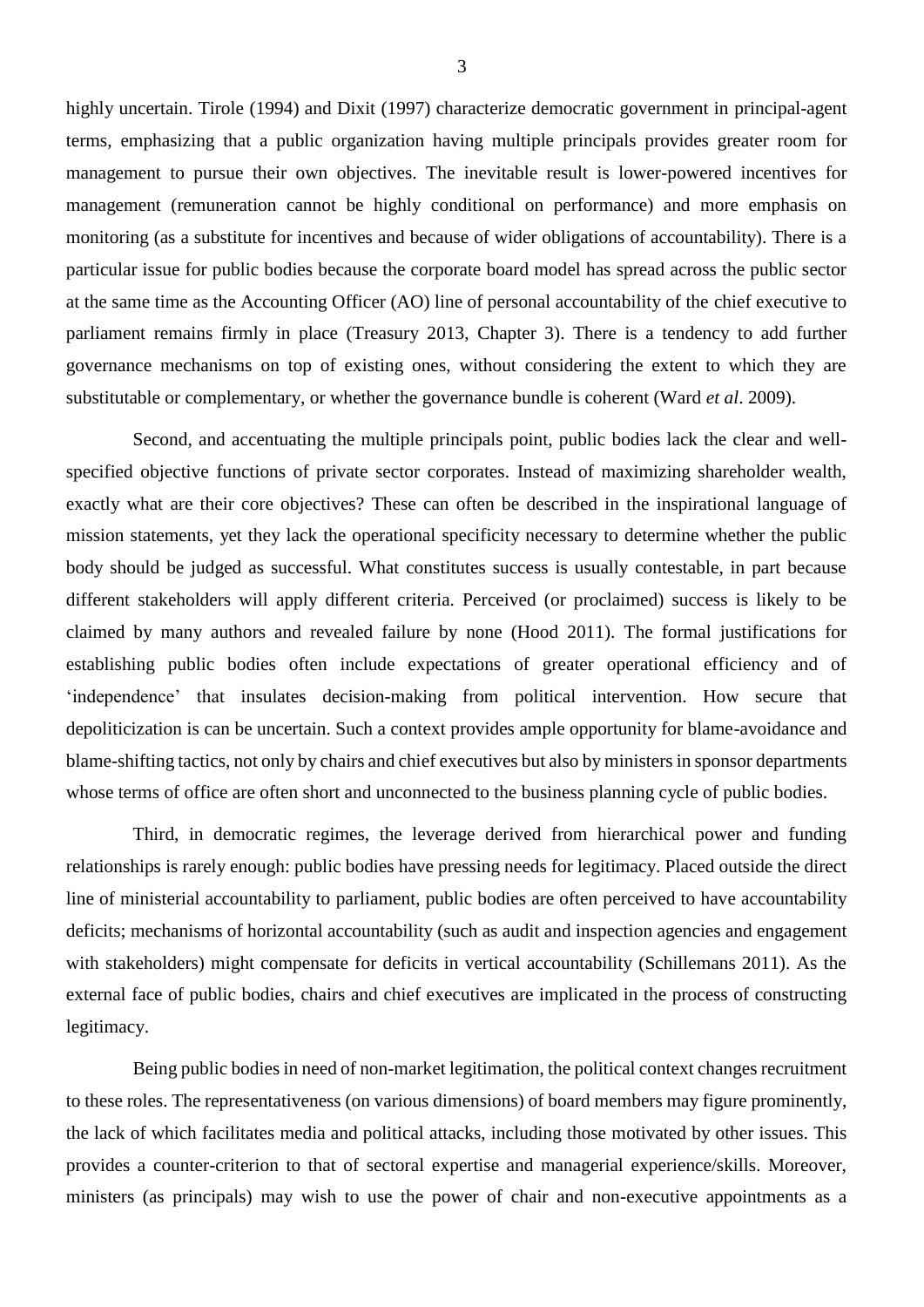mechanism for reshaping or redirecting a public body. In contrast, chief executive posts in public bodies are usually filled by career professional managers, thereby distinguishing the background, skill sets and experience of chair and chief executive to a greater extent than in the corporate private sector. The complementarity and/or substitutability of the attributes of chair and chief executive therefore raise interesting questions. In some cases the nature of the activity of the public body will emphasize the distinction between governance (the board) and management of a specialized, professionalized activity (for example, grant awarding and regulatory approvals). In others, general business skills are relevant to both roles.

#### **Chair-chief executive relations in practice**

Despite the voluminous literature on 'quangos', the roles of chairs and chief executives within the actual operation of governance arrangements have been neglected. Previous research along similar lines, exclusively on National Health Service bodies, has been undertaken by Wall and Baddeley (1998) and Exworthy and Robinson (2001).

In light of the resources available and the timing window (October 2011 to March 2012), the following research design was established:

- Using official lists, public bodies were categorized as mainly regulatory, funding or service delivery
- Five UK public bodies were identified in each category, paying attention to whether responsibilities covered the UK, Great Britain, England and Wales, England or Scotland, to variations in organizational status, and sponsor department
- Formal letters were sent to the chair and chief executive, requesting individual face-to-face interviews of one hour, and asking the chair to contact the chair of the audit committee for the same facility so as to triangulate the views of the chair and chief executive
- Where cooperation was refused, either in entirety or by two persons, a substitute organization within the same category was identified
- The interviews followed a pre-circulated agenda of questions, and it was requested that the interviewees did not discuss this among themselves in advance. All interviews were recorded and professionally transcribed. Undertakings were given at the time of approach and at the interview that all research reporting would be on an anonymous basis.

Twelve of the original 15 organizations agreed to participate. Replacements were approached for one funding organization (successfully) and two service delivery organizations (one successfully, the other not). Table 1 provides information about the 14 public bodies at which interviews took place, without compromising anonymity (for example, not identifying the eight sponsor departments to which they related).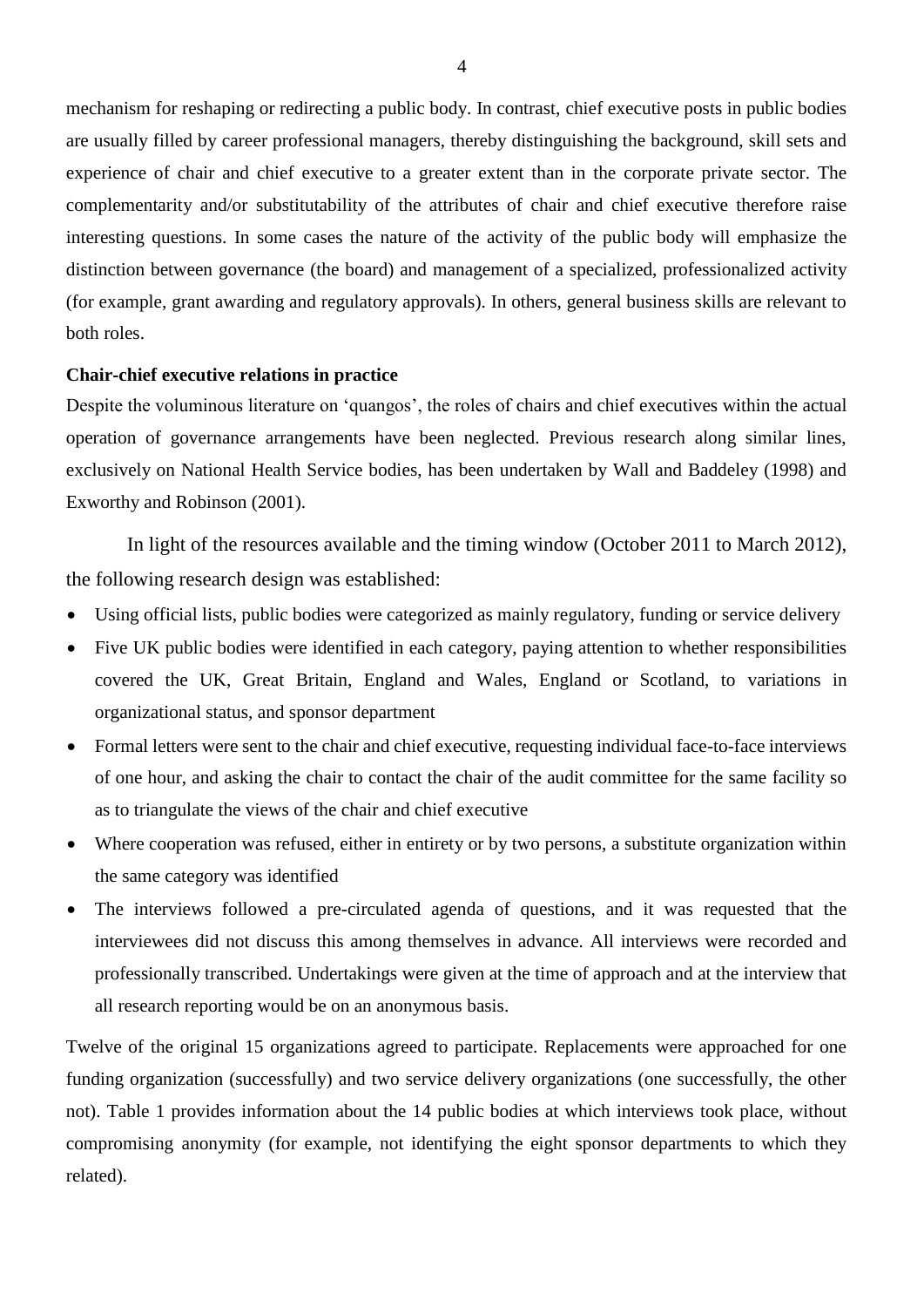No claims are made about the representativeness of the 14 study organizations. However, although varying in size, they are significant in terms of budgets, influence and public name-recognition. The researchers have gained further confidence in their findings from the responses of practitioners who attended six Knowledge Exchange and Transfer workshops held in the summer of 2013 and in January 2014.

The findings reported here are based on the perceptions of the interviewees. An important subsidiary objective of the project was to establish whether people at the highest level in public bodies are willing to talk openly about relationships in a way that would enrich evidence in future research from other sources, such as board papers and possibly direct observation of a smaller number of bodies (provided issues of access and generalisability could be overcome). The willingness of 39 interviewees to participate and agree to recording exceeded expectations.

| Organisation | <b>Function</b>                        | <b>Scope</b>                              | Chair | <b>CEO</b> | <b>Audit</b><br><b>Committee</b><br>Chair (ACC) |
|--------------|----------------------------------------|-------------------------------------------|-------|------------|-------------------------------------------------|
|              |                                        |                                           |       |            |                                                 |
| $\mathbf{A}$ | Regulatory                             | England & Wales                           | V     | V          |                                                 |
| B            | Regulatory                             | England & Wales                           |       | V          |                                                 |
| $\mathbf C$  | Regulatory                             | <b>Great Britain</b>                      | V     | V          |                                                 |
| D            | Regulatory                             | England & Wales                           |       | V          |                                                 |
| E            | Funding                                | England & Wales                           |       | ٦          |                                                 |
| F            | Funding                                | England                                   |       | V          |                                                 |
| G            | Funding                                | United Kingdom                            | V     | V          |                                                 |
| H            | Funding                                | England                                   | V     | V          |                                                 |
| I            | Funding                                | England                                   | V     | ٦          |                                                 |
| $\mathbf{J}$ | <b>Service Delivery</b>                | England                                   | V     | V          |                                                 |
| $\mathbf K$  | Service Delivery                       | <b>Great Britain</b>                      | V     | V          |                                                 |
| L            | Regulatory/<br><b>Service Delivery</b> | <b>Great Britain</b><br>(United Kingdom)* |       | ٦          |                                                 |
| $\mathbf{M}$ | Service Delivery                       | <b>United Kingdom</b>                     | V     | V          |                                                 |
| N            | Service Delivery                       | Scotland                                  |       |            |                                                 |

**Table 1: The interviewed public bodies**

Notes: √: interview completed and recorded

\*: some functions extend to Northern Ireland

The reasons for this appeared to be:

- The timing of the approach, in relation to the quango cull and unprecedented budget reductions (Gash *et al.,* 2010; Treasury, 2010; Flinders and Skelcher, 2011).
- Interviewees' interest in talking about their role.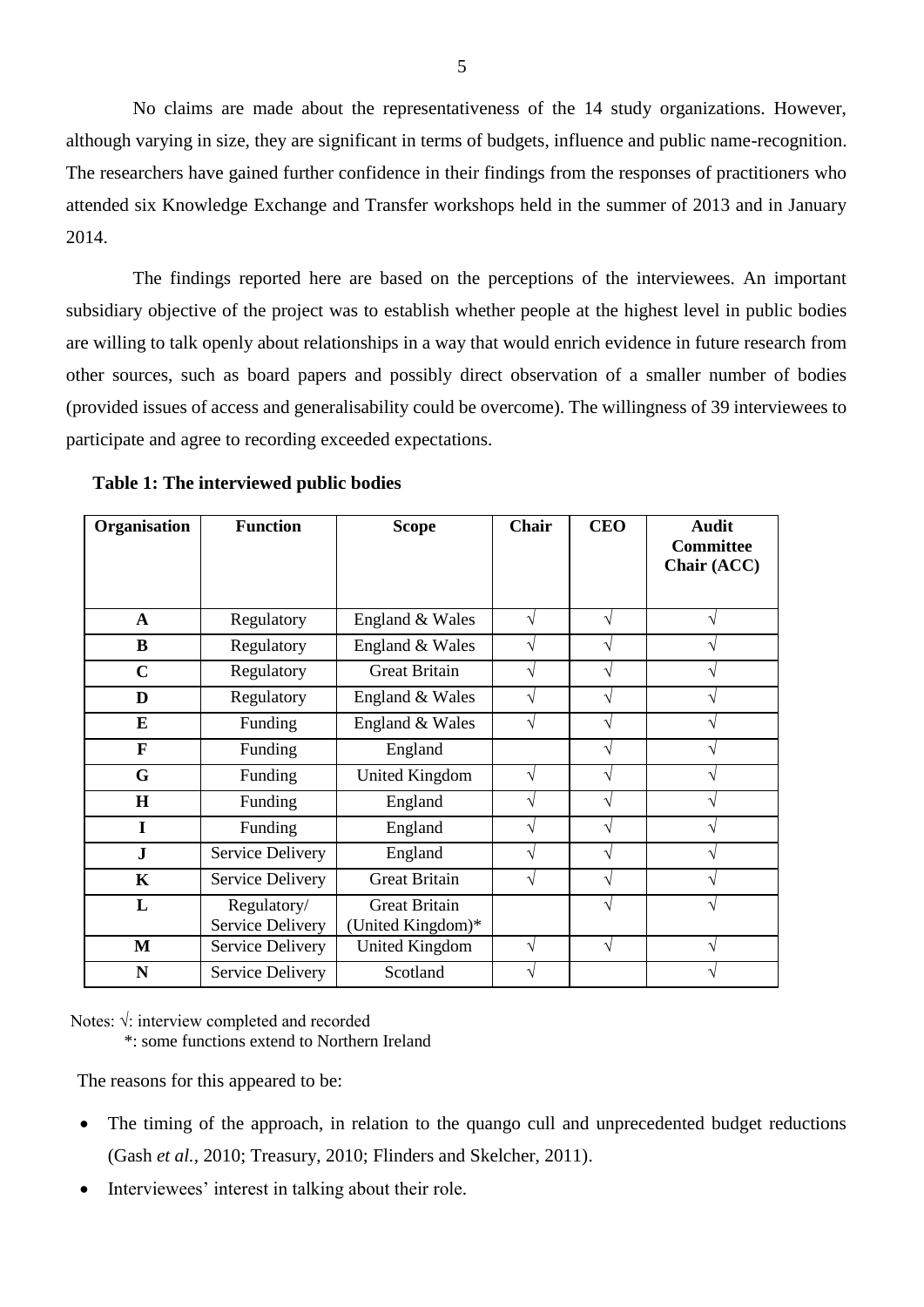The name-checking value of the grant-awarding body; and the undertaking of anonymity.

#### **Similarities with the Private Sector Model**

The terms in which respondents described the roles of chairs and chief executives, and how the relationship is managed internally (see next section), accord with normal practice in the private sector. The chair's role was defined as running the board and relating to ministers and the chairs of partner organizations, and the chief executive's role as running the organization and relating to civil servants and officers of partner organizations:

*But, by and large, [the CEO] runs the business and I'm running the Board. [N: Chair] In its simplest form, [the CEO] runs the organization on a day-to-day basis. My chief role is to be external ambassador of this organization and its critical friend. [The CEO] has by far the most contact with...officials. My main contact is with the minister. [C: Chair]*

In other respects too, the findings of the fieldwork resonate with private sector practice. First, within this broad definition of roles, there is wide variation in the extent of the chair's involvement and in the actual division of responsibility. In some bodies the chief executive plays an enhanced role, usually linked to differential task knowledge: for example, where they have previously held a senior position within the sector and brought to the post pre-existing relationships with ministers, senior civil servants and/or leaders of sectoral organizations; or where the time the chair has available is limited as a result of holding multiple appointments.

On the other hand, when the chair has a high public profile prior to appointment, whether personal or political, their role tends to be enhanced, particularly in handling media enquiries and parliamentary business. Some very experienced chairs also stressed their role as mentor or critical friend to the chief executive, while accepting that there could be circumstances which require them to convey harsh truths and, *in extremis*, to ask them to resign:

*The chair is there as a mentor, an encourager, a supporter of the chief executive...Of course, ultimately [the chair is] nominally the boss. There's a joke that when a chair wakes up in a morning, you ask yourself one question: 'Do I have to sack the chief executive today?' And if the answer's 'No', you go back to sleep. [H: Chair]*

*It's the ability of the chair to nourish, nurture and push along the chief executive, be very sensitive to the chief executive's daily travails and to be able almost intuitively to sense when the guy needs help because chief executives don't always ask for help. [D: Chair]*

Second, crises potentially have an impact on the division of responsibility within any particular body. If the crisis is policy-focused or relates to a controversial decision taken by the chief executive, the chair is likely to be more prominent. A number of chairs saw their role as providing cover for the chief executive:

*I have always seen the role of the chair as providing air cover to the [chief] executive. You've got the chief exec who's beavering away on the ground, trying to cut through the foliage and do whatever needs to be done. [H: ACC]*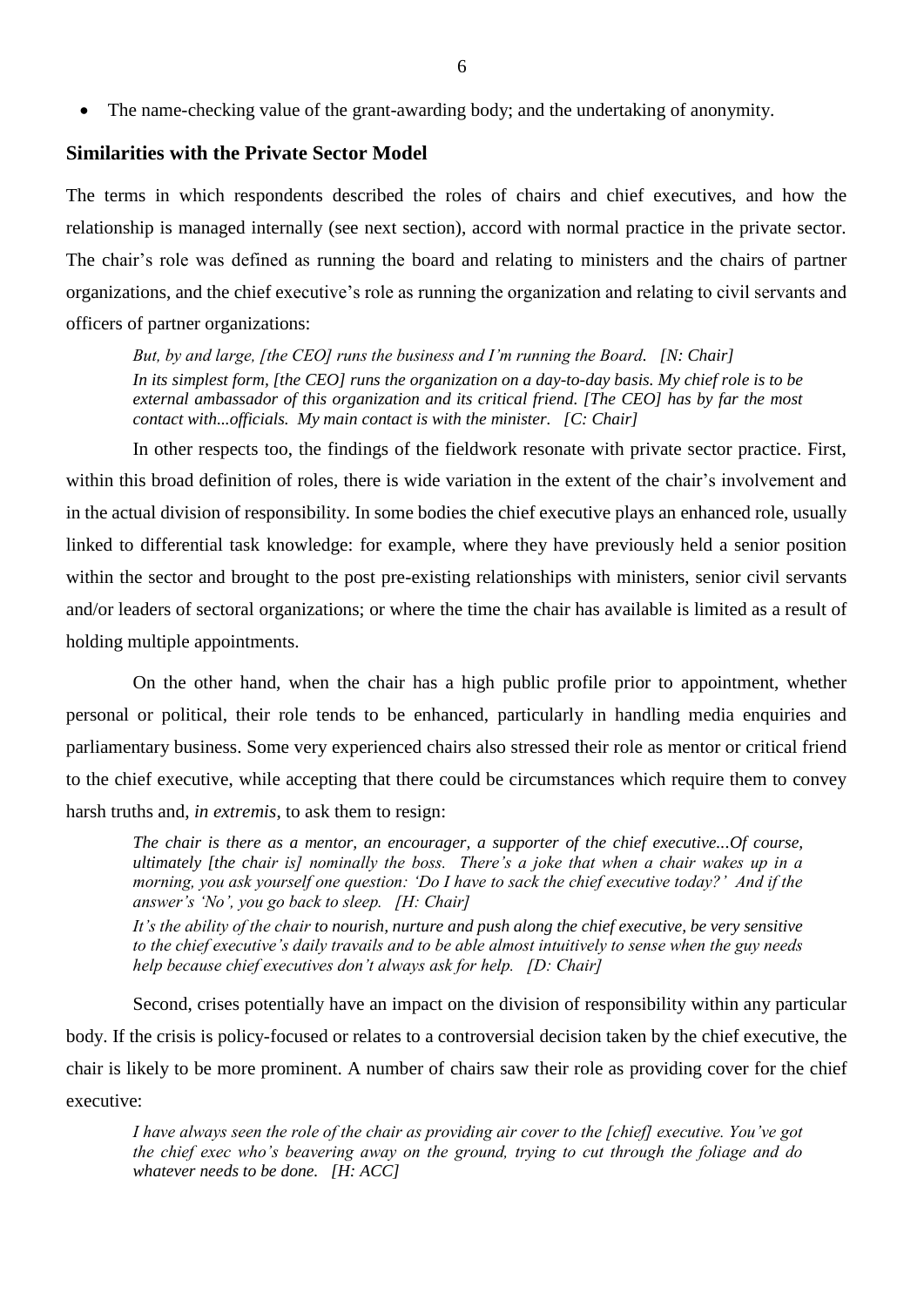If the crisis is related to organizational performance generally, it is a more open question as to who will lead and how they will divide up tasks, influenced for example by relative expertise (and thus confidence on the issues) and media skills. Crises were also said to accentuate the salience of the chairchief executive relationship and the degree to which the board as a whole becomes more involved (the norm) or is marginalized:

*As soon as an organization starts getting into real difficulty...you then find the non-execs become more quasi-executive for a period of time, until you re-establish control, re-establish the capability of the executive [team] and then you back off. [M: Chair]*

#### **Managing internal governance**

A recurrent theme was that a good relationship depends upon there being 'no surprises'. For this to happen at least two prerequisites were stressed. First, there needs to be clarity and mutual understanding – particularly between the chair and chief executive but also involving other key players such as nonexecutive directors and government officials – on who leads on particular issues and on the sharing of information. On this latter aspect there are situations where such sharing needs to occur before a decision is taken so that there is an opportunity for discussion and the giving of advice. In others it needs to happen only before a decision is widely promulgated so that neither party is wrong-footed. In the complex and fast-moving world inhabited by many public bodies such an understanding also requires a high degree of trust, transparency and openness between chairs and chief executives:

*Clarity of respective roles...and mutual respect. And a recognition of different skill sets because my skill set and [the CEO's] are completely different. But we recognize each other's respective strength. [C: Chair]*

*I think there's a really important bit about being clear early doors about my job/your job...about having a reasonably clear understanding as to at least if not precisely where the line is, then what the no man's land is where you could both tread. [I: CEO]*

In this context personal chemistry is an important factor, helping to resolve difficulties or, when it is absent, exacerbating them. The problem, however, is to predict in advance how such chemistry will play out in practice. Clearly, it helps if the chair and chief executive have previous knowledge of each other and experience of working together. That said, one respondent warned against the risk of them being too close, which could imperil relations between the chair and non-executive directors on the one hand and between the chief executive and the management team on the other.

*I think a lot of it's personality. It really is. You can codify things but unless you've got a good working relationship...and you've got to be close but not too close. [E: Chair] Well I'd say the critical factor is the personal chemistry...And I think the role of the Chair and the Chief Executive is for it to be clear that their relationship is good enough and close enough that it doesn't either fuel mistrust or contempt for the Board from the executive [team] or vice versa. [A: CEO]*

One factor that did seem to help was experience, past or current, of the 'other' role. In a number of cases, chairs who had previously been a chief executive in another organization seemed to have a particularly good understanding of the line which a non-executive chair should not cross. A number of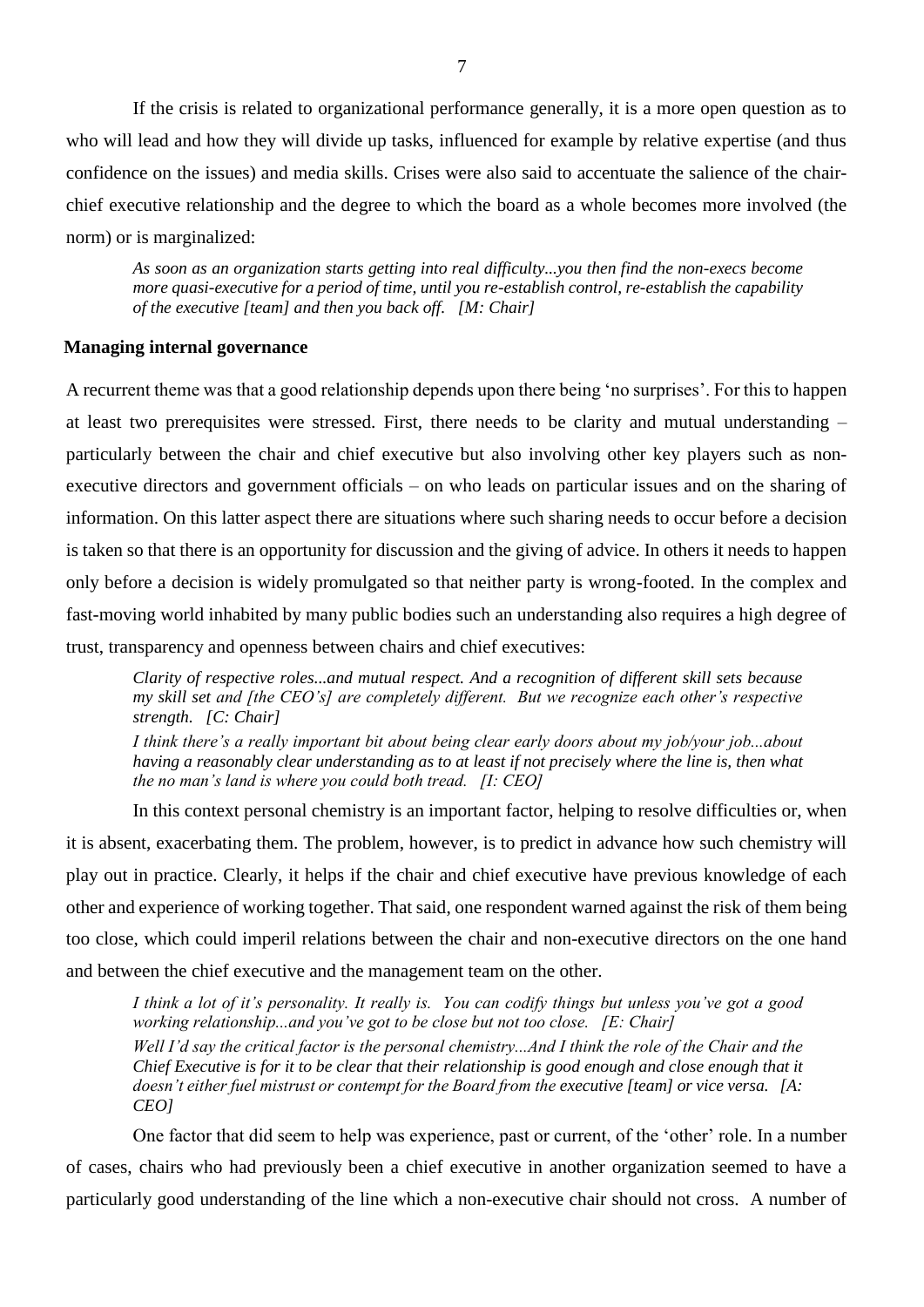chief executives rated highly the experience they had gained from service as a non-executive elsewhere, particularly in the understanding it gave them of non-executive perspectives:

*It's given me an insight into when to be hands-on and when to be hands-off. So, I think it's having the ability to take a broader view and to know when to really...drill down. [H: CEO]*

Given the importance all respondents attached to these considerations, it is surprising that little attention is paid in public appointments to 'fit' between chair and chief executive. This omission carries high risk, given the disruption and costs involved in replacing a chief executive or chair when relationships break down. Fit is difficult to achieve, particularly in a political context in which stress is placed on openness and fairness in appointments to both non-executive and executive roles. The principal-agent setting within which their respective roles are embedded differs in important ways from that of the corporate private sector; this was stressed by respondents with experience of both sectors. It is reinforced by the greater diversity in the public sector in the background and experience of chairs, which can lead to greater dissimilarity from the chief executive than would occur in the private sector.

Few respondents said that they had sought external support in the process of defining roles or of reviewing them following a change in one of the officeholders, and in putting whatever is agreed into practice. Moreover, while appraisal of chief executives by their chair was universal, sometimes with input also from the sponsor department, only a few of the chairs interviewed had put in place arrangements for their own appraisal, for example through a 360 degree process (although some are subject to departmental review of performance).

#### **Special Public Sector Factors**

The interviews revealed two special factors that affect the operation of the relationship in public bodies and stand in sharp contrast to the private sector:

- The personal financial accountability of the chief executive as AO.
- The appointment of the chair by ministers rather than by the board. They also highlighted the significance of the external political context in which public bodies operate.

All respondents stressed the importance of AO status, under which the chief executive is personally accountable to parliament for the propriety and regularity of spending and also for value-for-money in its use. This gives chief executives an authority that is independent of the board that appointed them and to which they are accountable in other respects. Indeed, greater significance was attached to this than to the question of whether the chief executive formally sits on the board as an executive director. This source of authority for the chief executive is underpinned by the power of the AO of the sponsor department (normally the Permanent Secretary) to withdraw AO status, thereby effectively terminating the chief executive's appointment. In some instances this was reinforced by the appointment being made by the department (with input from the board rather than the other way round):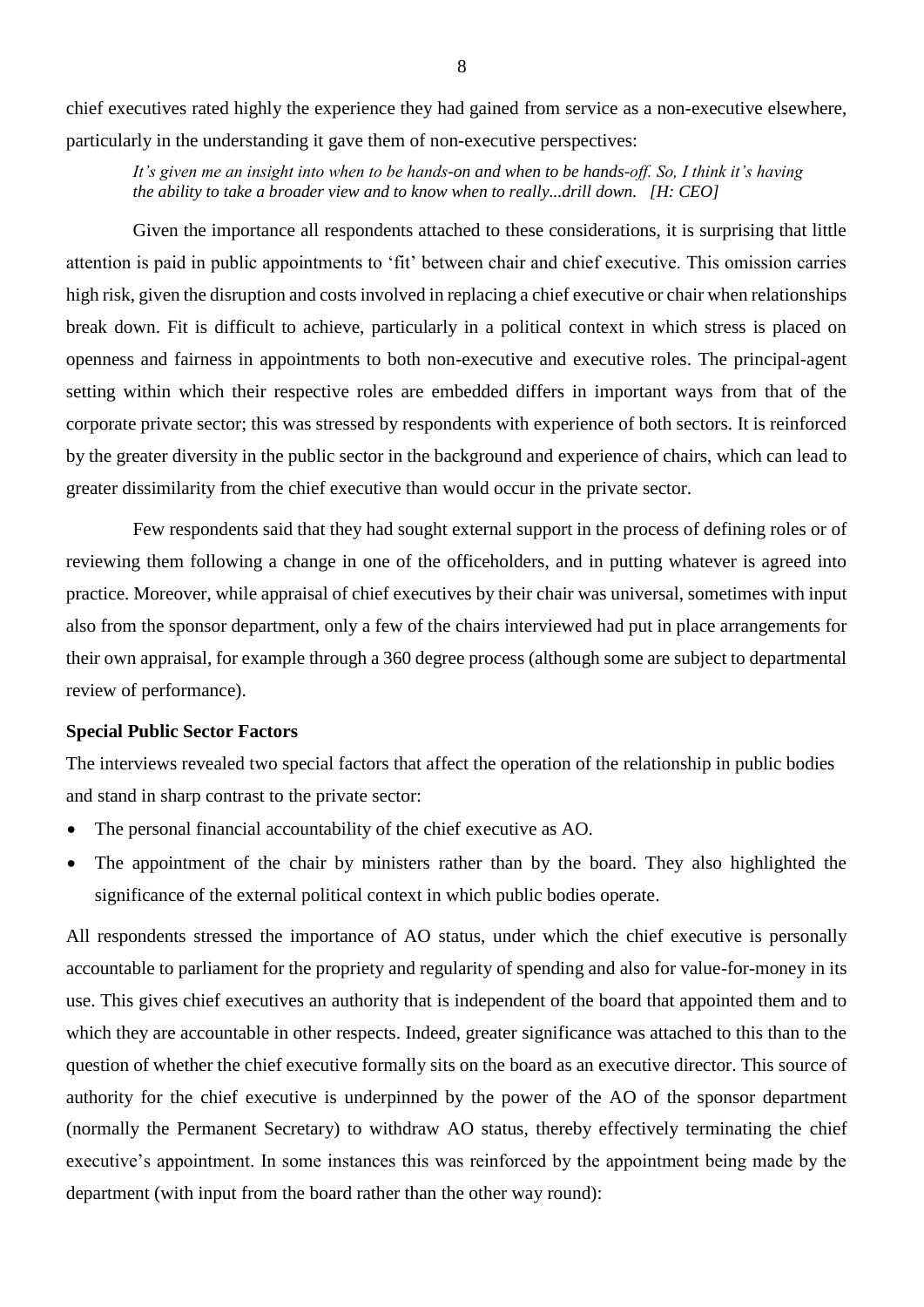*There are areas where the council or board of any public body cannot direct the chief executive to take a course of action if [the CEO] thinks it's inappropriate with the requirements…as Accounting Officer, absolutely black and white. [G: ACC]*

*Very, very rarely exercised but yes, [being the AO] can be hugely important. [K: CEO]*

The other special factor flows from ministerial appointment of the chair. A number of respondents commented that their involvement in the organization's affairs was closer and that they had a higher public profile than they had experienced as a non-executive chair in the private sector because this is what ministers expect. Frequently, chairs are contracted to work for three days a week, a significantly greater time commitment than is normal in the private sector and one which some of those interviewed felt ran the risk of jeopardizing their non-executive status:

*Well one of the oddities about government and it's different I think to the private sector is that ministers expect to speak to the chair in arm's-length bodies, at a level of detail which is probably beyond what a non-executive chair would normally know. [H: ACC] My instinct is three days a week is too much for an effective chair...it causes the role of the chair to blur into what is the responsibility of the chief Executive. [A: ACC]*

These factors illustrate the very different context within which the chairs and chief executives of public bodies operate, compared to that of their private sector counterparts. The public leadership role, split between political and managerial strands, is difficult and nuanced (Pollitt 2003). The governance bundle includes formal mechanisms that are ill-fitting: the supremacy of the board (to which the chief executive reports and which has powers of removal); and the line of accountability of the chief executive to the AO of the sponsor department. The existence of twin principals creates vulnerability, especially when there is a change of government, but also through frequent ministerial turnover during the life of governments. In addition to these formal mechanisms of vertical accountability, the nature of the activities of public bodies means that the discharge of more informal mechanisms of horizontal accountability to various stakeholders will have feedback effects on legitimacy and effectiveness.

#### **Managing external stakeholders**

In the private sector, chairs, boards and chief executives can take for granted that the wishes of the shareholders (principal) focus exclusively on their financial returns, even if there are some differences in timescales over which financial performance should be assessed. High levels of remuneration for board and management are held to be justified so that the misalignment between the interests of principal and agent are narrowed.

In the context of public bodies, the identity of the principal – assumed here to be the minister currently in office – can be disputed. Other stakeholders might claim that the principal is parliament (which passed legislation to set up the body and annually votes funds) or 'the public' (a collective that is difficult to define). Turnover in sponsor departments is rapid, at both cabinet and junior minister levels – the latter often being the main point of contact – and often bears little or no relation to job performance.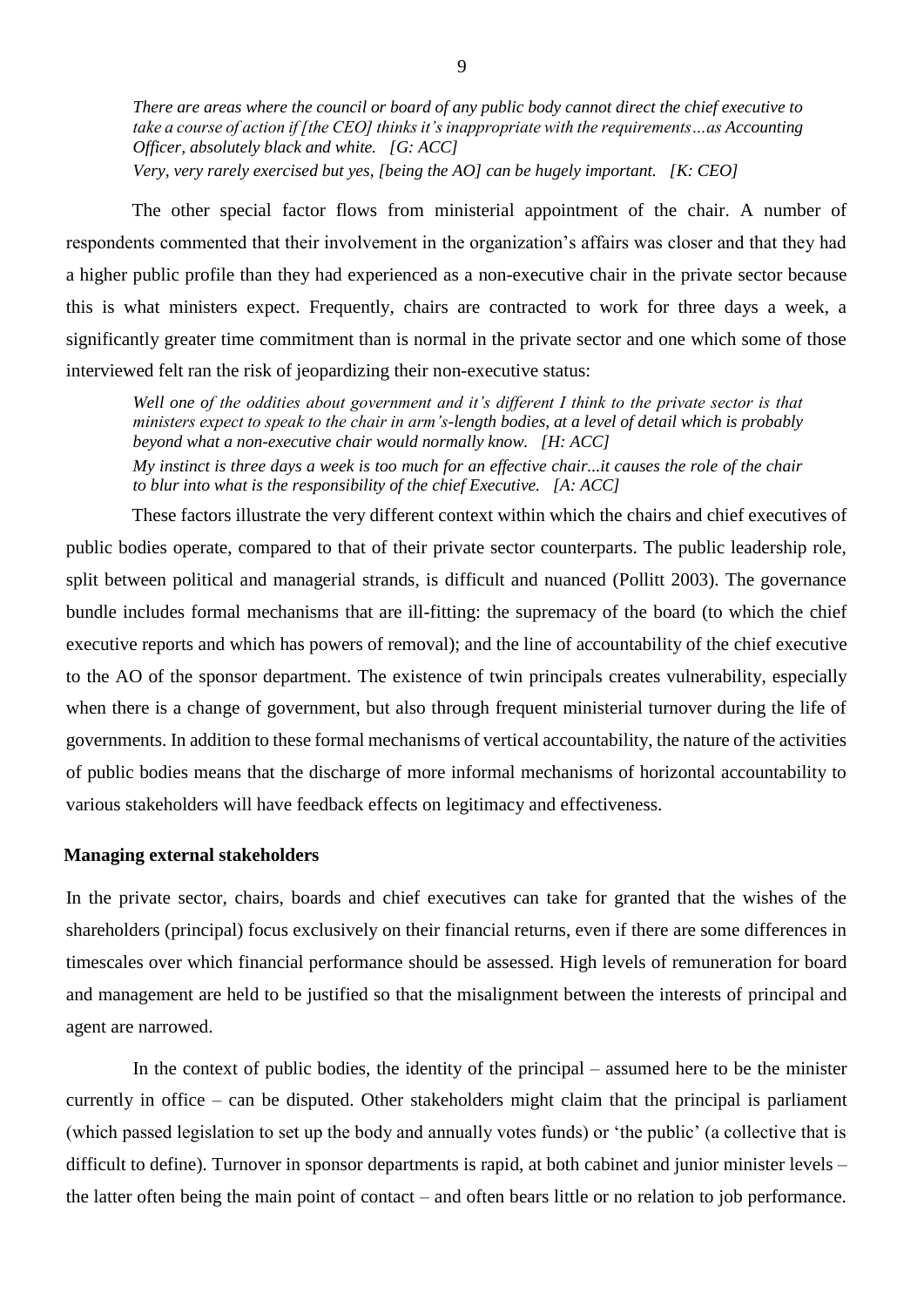There can be tension between what the current minister expects and the public body's interpretation of its statutory responsibilities. Moreover, some ministers (or their specialist advisers) may have principled objections to the existence or functions of a public body they sponsor: for example, holding a view that delivery should be by a private sector organization or that its regulatory activity is counter-productive.

A recurrent fear on the part of the interviewed chairs and chief executives was of being excluded from decisions fundamental to their operations or even existence, without having access:

*As a chief executive what used to infuriate me was when ministers took daft decisions because they were getting duff advice...and you didn't even know what the civil servants were saying to them. [E: CEO]*

*[the public body] occupies that middle ground between the sector...it's an ambassador at court for the sector...this policy was pretty high-level and...the implications were not necessarily apparent to the policymakers, the ministers and government...There was a policy just announced with no thought given as to what it actually meant, or understanding of the [public body's] activities. [H: ACC]*

Post-2010 retrenchments and job turnover in sponsor departments had often intensified such

fears. Most respondents reported that these developments had damaged the ability of sponsor departments – policy divisions as well as sponsor divisions – to undertake the part of 'strategy' that belonged to them:

*There's been a sea change in the amount of contact between us and [sponsor department] under this administration...the [sponsor department] seems to us to be in complete meltdown organizationally...to have a combination of the turnover, reduction in numbers of staff, loss of corporate memory. [A: Chair]*

*Now there are fewer of them there, I think we are seeing a more appropriate level of engagement than in the old days when there were lots of them, far too many of them, and they were trying to justify their existence and they were all over us...they want to move to what they describe as a sort of risk-based relationship. [J: CEO*

While this might create opportunities for the boards of some public bodies to annex these matters,

there remained concern that decisions would be taken elsewhere, perhaps in the Treasury or Cabinet Office, without a proper understanding of the issues. Interestingly, this is where having a 'big hitter' as chair was seen as a distinct advantage: examples included the ability to talk personally to ministers in the corridors of Westminster.

Chairs and chief executives experience the tension between vertical and horizontal accountability. They are embedded in a principal-agent model which emphasizes vertical accountability, yet the organization that they lead has to sustain its own legitimacy among a more diverse group of external stakeholders than would surround a private sector corporate. There might be little agreement on what constitutes 'success', with the minister always holding the power of abolition or resource starvation. Some chairs see part of their role as being ambassadorial, developing and maintaining external support for their public body and its mission. This legitimation role can sit uneasily alongside their governance role, which pertains to organizational performance.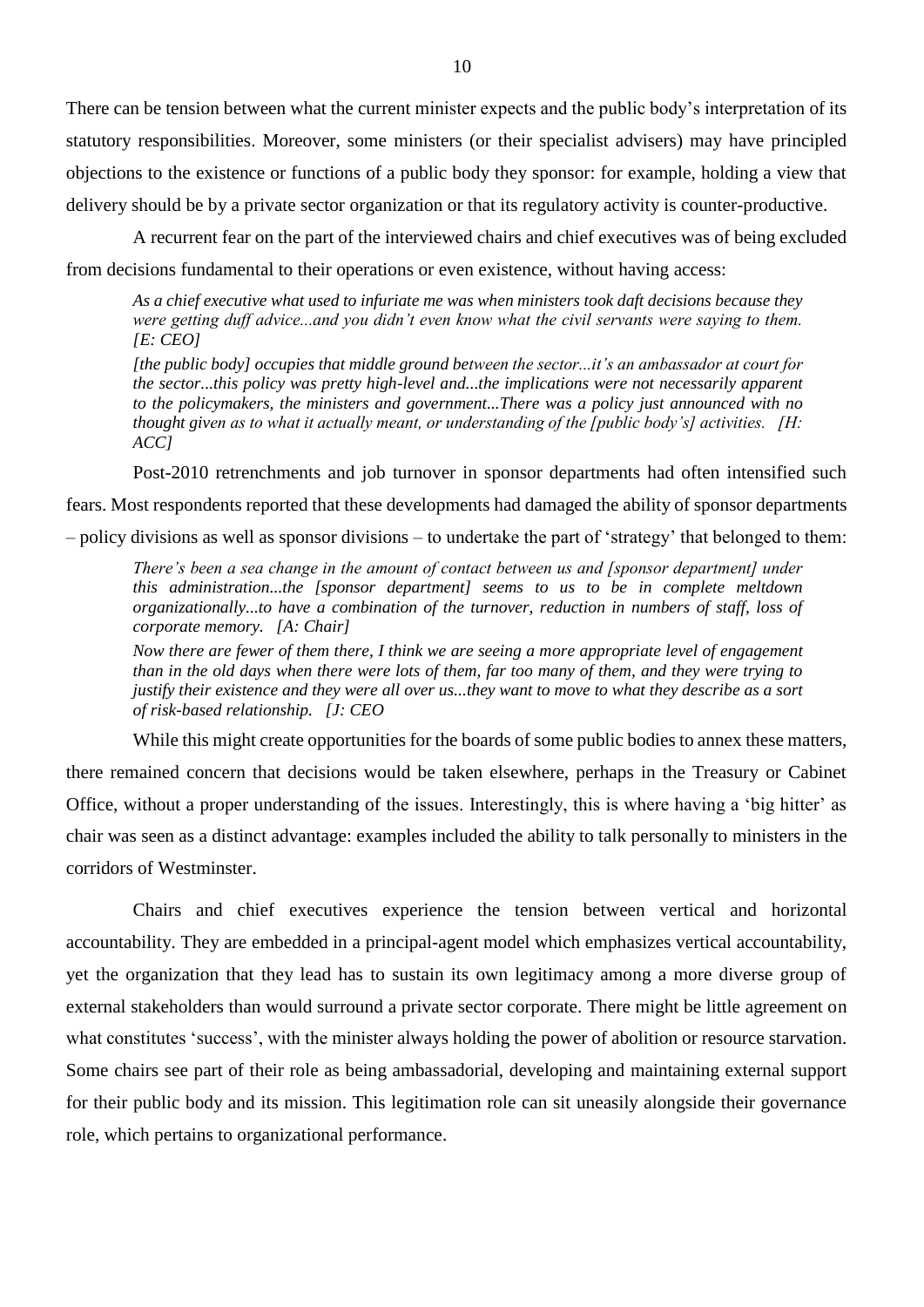## **Implications for policy and practice**

The findings of this study show that the relationship between the chair and chief executive of public bodies broadly accords with the imported model from the private sector. The fieldwork underlined the centrality of the chair-chief executive relationship in providing effective internal governance, managing external relationships (both those of vertical and horizontal accountability), sustaining mandated performance, and securing legitimacy.

However, its operation is affected significantly by public sector-specific factors and, within this framework, there is considerable role variation reflecting the personal characteristics and experience of specific individuals. Generally most relationships were reported to be working well, reflecting effective personal interactions and accommodations. In some cases there was blurring of roles but chair and chief executive are not substitutable titles. Whereas some interviewees had experience of both roles, others did not appear to be suited for the other role.

Within the context of open and fair appointments, greater attention should be paid when appointing either a chair or chief executive to 'fit' in terms of experience, personality and style. Succession planning also needs to be improved, for example to avoid the departure of chair and chief executive at the same time.

Diversity in the size, functions and political salience of different public bodies makes it unrealistic to strive for standardization. However, the variation in practice regarding the remunerated time commitment of chairs in this study was so great that further consideration should be given to what is expected. There are two alternatives: either to reassert the principle that chairs should remain nonexecutive; or to change either the status of the chair or of the public body.

Given ministerial and parliamentary expectations of chairs, the level of media interest in many public bodies and the high rate of turnover among chief executives, the appropriateness of modelling the chair's role on that of a non-executive Chair in the private sector might be questioned in particular cases. This might suggest appointing an executive chair of the public body and no separate chief executive, though the general undesirability of such a concentration of power in the private sector has been highlighted by Cadbury (1992) and in subsequent versions of the UK Corporate Governance Code (for example, Financial Reporting Council 2014). Alternatively, the arm's-length public body might be abolished and its functions pulled back into the ministerial department, either as a directorate or as an executive agency. This has happened recently in cases where ministers are under constant pressure to respond in parliament and the media on operational issues and/or wish to retain all policy-making powers themselves and to delegate only the implementation of their decisions.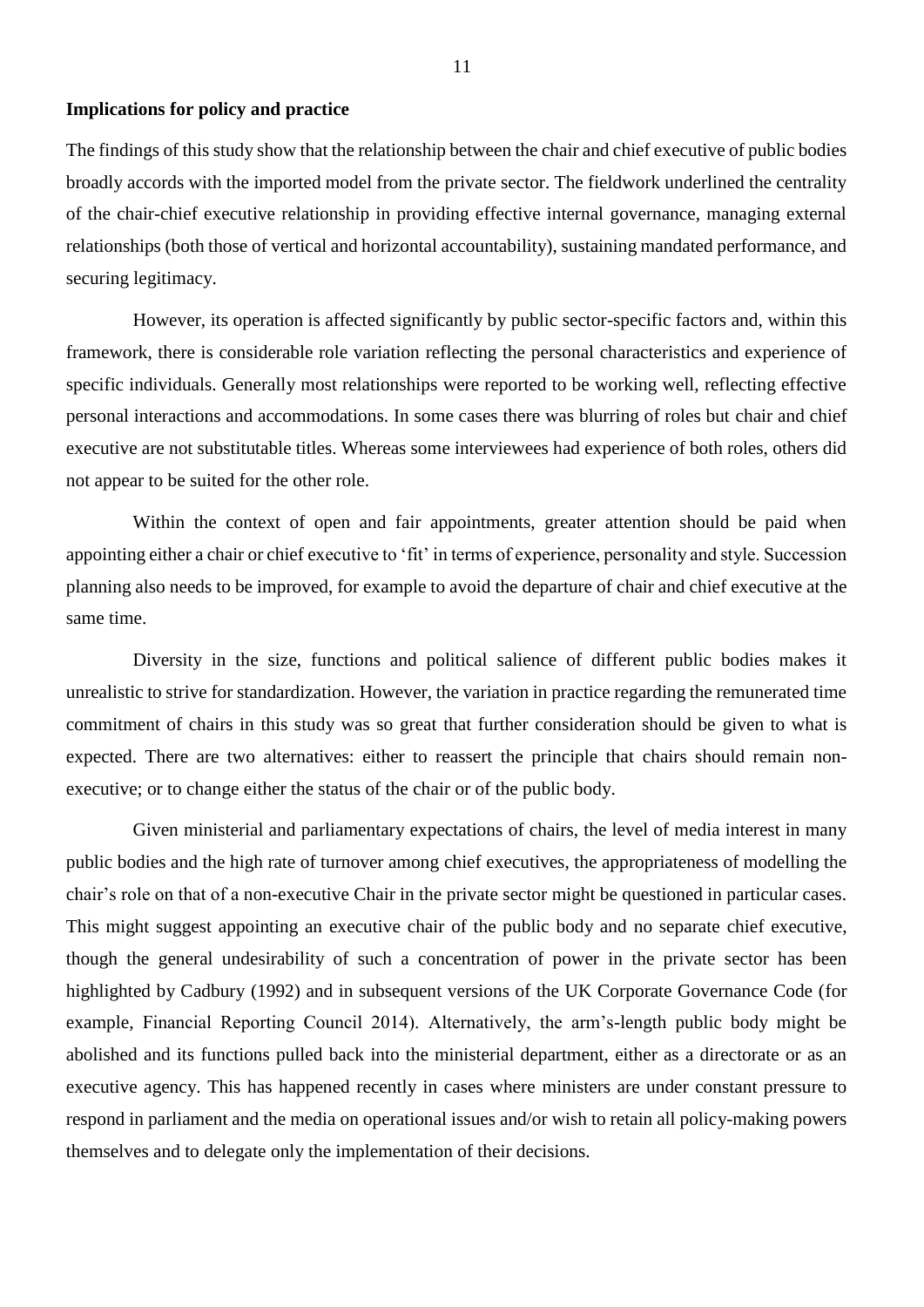Where the present model is continued, greater support should be provided whenever a new appointment is made and when times are difficult, in terms of both training in relationship behaviours and professional mentoring. There would be merit in designating a senior independent director in each board to act as an intermediary/spokesperson for the rest of the board, especially the non-executive directors, and as a critical friend and sounding board to the chair and sometimes to the chief executive.

Many public bodies operate in politically sensitive arenas, although what is sensitive is frequently not stable over time. Claims to independence are then countered by allegations of unaccountability, on the basis that their leaders are not elected. The formal principal-agent relationship of vertical accountability (board to minister) has to accommodate the horizontal accountability claims of the public body's other stakeholders, which in some cases have the capacity to severely damage its legitimacy. Holding chairs and chief executives to account is conditioned by the specific public sector context of the former being ministerial appointments and the latter exercising AO responsibilities. Chairs and chief executives therefore have to negotiate such ambiguities in contexts where criteria of organizational success and failure are contestable and where ministers hold the power to abolish or dismember the public body.

#### **Acknowledgements**

The authors gratefully acknowledge a grant from the British Academy (SG10591) and an award from the University of Aberdeen Knowledge Exchange and Transfer Fund.

#### **References**

Bovens, M. (2005), *Public accountability*. In Ferlie, E., Lynn, L.E. Jr. and Pollitt, C. (Eds) *The Oxford Handbook of Public Management* (Oxford, Oxford University Press), pp. 182-208.

Cadbury Report (1992), *The Financial Aspects of Corporate Governance* (London, Financial Reporting Council). Cornforth, C. (2005), *The Governance of Public and Non-Profit Organizations* (London, Routledge).

- Dixit, A. (1997), Power of incentives in private versus public organizations. *American Economic Review*, *87*, 2, pp. 378-382.
- Exworthy, M. and Robinson, R. (2001), Two at the top: relations between Chairs and Chief Executives in the NHS. *Health Services Management Research*, *14*, 2, 82-91.

Financial Reporting Council (2014), *UK Corporate Governance Code* (London, Financial Reporting Council).

- Flinders, M. (2008), *Delegated Governance and the British State: Walking without Order* (Oxford, Oxford University Press).
- Flinders, M. and Skelcher, C. (2012), Shrinking the quango state: five challenges in reforming quangos. *Public Money & Management*, *32*, 5, pp. 327-334.
- Gash, T., Magee, I., Rutter, J. and Smith, N. (2010), *Read before Burning: Arm's Length Government for a New Administration* (London, Institute for Government).
- Hood, C. (2011), *The Blame Game: Spin, Bureaucracy and Self-Preservation in Government* (Princeton NJ, Princeton University Press).
- Pollitt, C. (2003), *The Essential Public Manager* (Maidenhead, Open University Press).
- Skelcher, C. (1998), *The Appointed State: Quasi-Governmental Organisations and Democracy* (Buckingham, Open University Press).
- Schillemans, T. (2011), Does horizontal accountability work?: evaluating potential remedies for the accountability deficit of agencies. *Administration & Society*, *43*, 4, 387-416.
- Tirole, J. (1994), The internal organization of government. *Oxford Economic Papers*, *46*, 1, 1-29.